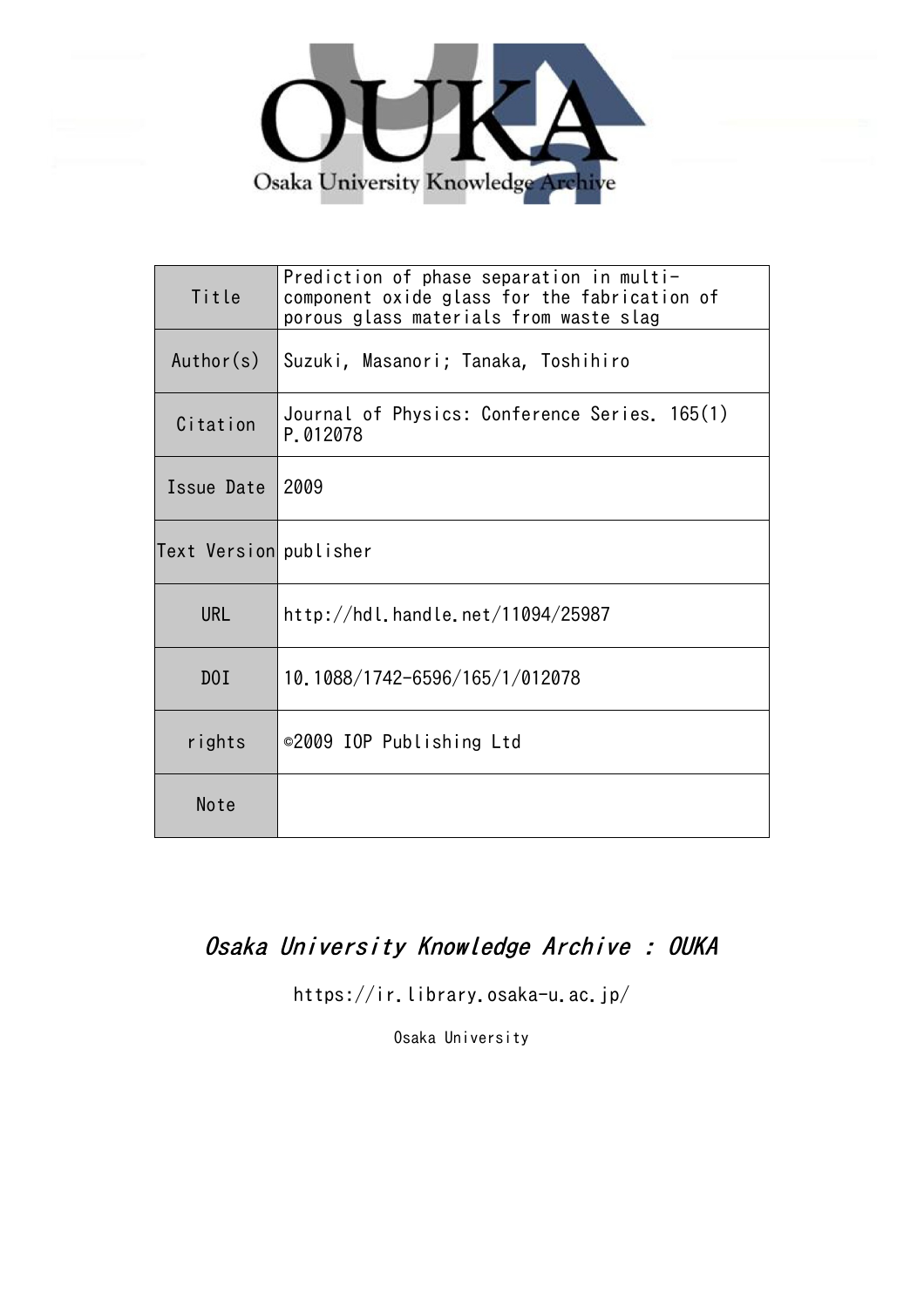

[Home](http://iopscience.iop.org/) [Search](http://iopscience.iop.org/search) [Collections](http://iopscience.iop.org/collections) [Journals](http://iopscience.iop.org/journals) [About](http://iopscience.iop.org/page/aboutioppublishing) [Contact us](http://iopscience.iop.org/contact) [My IOPscience](http://iopscience.iop.org/myiopscience)

Prediction of phase separation in multi-component oxide glass for the fabrication of porous glass materials from waste slag

This content has been downloaded from IOPscience. Please scroll down to see the full text. 2009 J. Phys.: Conf. Ser. 165 012078 (http://iopscience.iop.org/1742-6596/165/1/012078) View [the table of contents for this issue](http://iopscience.iop.org/1742-6596/165/1), or go to the [journal homepage](http://iopscience.iop.org/1742-6596) for more

Download details:

IP Address: 133.1.91.151 This content was downloaded on 26/09/2013 at 05:38

Please note that [terms and conditions apply.](iopscience.iop.org/page/terms)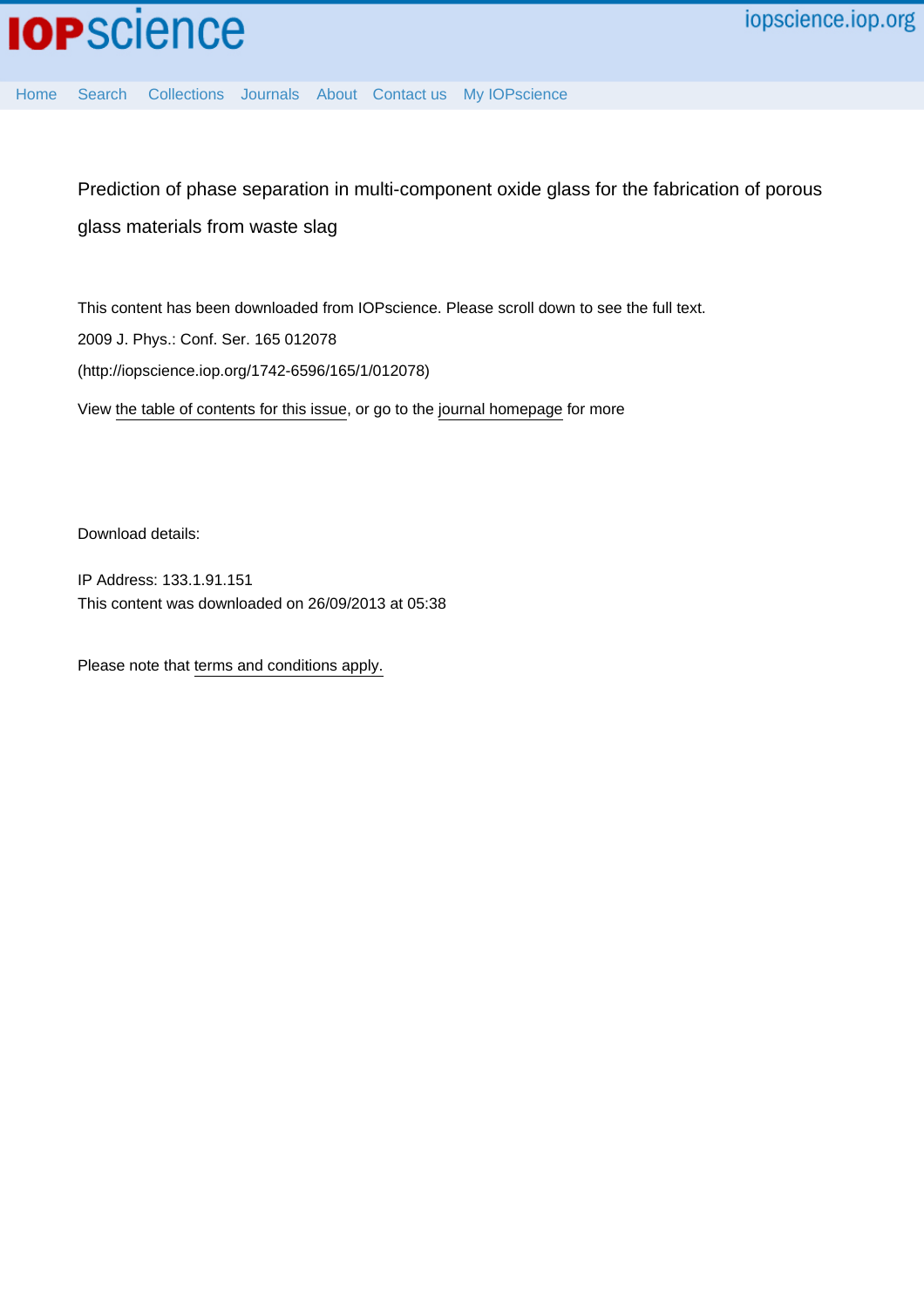Journal of Physics: Conference Series **165** (2009) 012078 doi:10.1088/1742-6596/165/1/012078

## **Prediction of phase separation in multi-component oxide glass for the fabrication of porous glass materials from waste slag**

**Masanori Suzuki1,2 and Toshihiro Tanaka1**

<sup>1</sup> Division of Materials and Manufacturing Science, Graduate School of Engineering, Osaka University, 2-1 Yamadaoka, Suita, 565-0871 Osaka, Japan.

<sup>2</sup> Research fellow of the Japan Society for the Promotion of Science.

E-mail: masanori.suzuki@mat.eng.osaka-u.ac.jp

**Abstract**. Thermodynamic analyses were performed to evaluate the composition ranges for metastable immiscibility including spinodal decomposition in multi-component silicate systems, where glass was regarded as a super-cooled liquid phase. Experimental studies on two-phase separation in glass were carried out, and the phase separation was observed in those silicate glasses corresponding to calculated metastable miscibility gaps.

 The authors also attempted the fabrication of porous glass using phase separation in oxide glasses containing  $B_2O_3$ . A multi-component borosilicate glass composition was prepared based on the silicate glass composition where spinodal decomposition had been confirmed. One of the glass phases formed by the spinodal decomposition in the boro-silicate glass was selectively removed by acid leaching and porous glass was successfully obtained.

## **1. Introduction**

Phase separation in glass represents a phenomenon in which a single glass phase separates into two glass phases with different compositions during the heat-treatment of the glass at a given temperature.

To create functional glass materials using waste glass and slag from metallurgical processes or waste melting processes, the authors have investigated phase separation in multi-component oxide glass. For instance, spinodal decomposition as one of phenomena of the phase separation forms threedimensionally interconnected microstructure, and porous glass is obtained by leaching one of those phases with acid solution. This porous glass can be expected in many applications such as a filter to remove impurities from polluted water or air. Thus, slag can be transformed into value-added functional glass materials using phase separation in oxide glass.

To obtain phase separation in glass from slag, the composition ranges for metastable immiscibility for multi-component oxide systems should be evaluated. In this study, the metastable immiscibility regions including spinodal decomposition were evaluated in several multi-component silicate systems by thermodynamic analyses, where glass was regarded as super-cooled liquid phase. Experimental studies were performed to confirm the phase separation in heat-treated glasses in the predicted miscibility gap. The fabrication of porous glass has been attempted using the phase separation in a multi-component oxide glass containing  $B_2O_3$ .

## **2. Estimation of the Composition Ranges for Phase Separation and Spinodal Decomposition [1,2]**

Liquid-liquid phase separation can be generally predicted from the Gibbs energy curve of the liquid phase. For instance, the miscibility gap in a binary system is obtained from two points of contact on the Gibbs energy curve with a common tangent. The composition range for spinodal decomposition, referred to as the "spinodal region," is determined from two inflexion points in the Gibbs energy curve.

In our study, the composition ranges for phase separation and spinodal decomposition were estimated by calculating Gibbs energies in the metastable liquid phase, where glass in silicate systems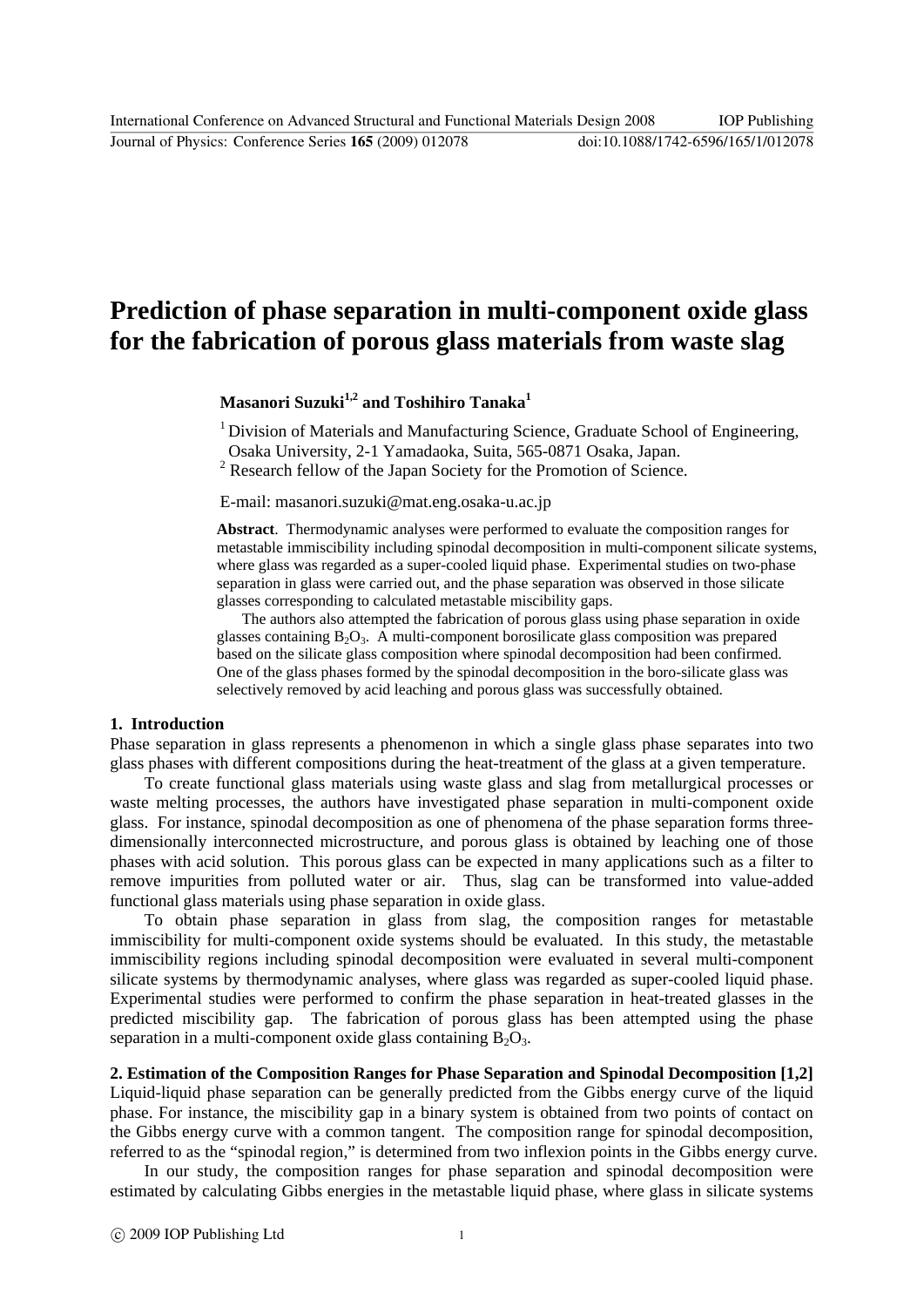was regarded as a super-cooled liquid phase. The Gibbs energies were calculated with the FactSage thermodynamic computing program and the F\*A\*C\*T oxide databases for molten oxide systems [3].

To definitively determine the spinodal region, the activity of  $SiO<sub>2</sub>$  was calculated from the Gibbs energy in the super-cooled liquid phase. In an A-B binary system, the spinodal region is evaluated with the derivative of the activity with respect to composition derived by the following Equation (1):

$$
\frac{\partial a_B}{\partial X_B} = \frac{\exp(\frac{\mu_B}{RT})}{RT} \frac{\partial \mu_B}{\partial X_B} = (1 - X_B) \frac{a_B}{RT} \frac{\partial^2 G^{Mix}}{\partial X_B^2},\tag{1}
$$

where  $G^{Mix}$  denotes the Gibbs energy for mixing in the liquid phase.  $\mu_B$  and  $a_B$  are the chemical potential and activity of component B and described by Eq. (2) under the pure liquid standard state:

$$
\mu_B = RT \ln a_B = G^{Mix} + (1 - X_B) \frac{\partial G^{Mix}}{\partial X_B}.
$$
\n(2)

Equation (1) indicates that the spinodal region is determined from the extremum points in the activity curve, because the second derivative of the Gibbs energy should be zero at its inflexion points.

The above estimation procedure for the spinodal region can be extended to ternary and multicomponent systems as follows: if pure component A constitutes one of the separated phases, the spinodal region in an A-B-C ternary system is determined by calculating activity of component A across straight lines with constant composition ratios of components B and C that correspond to tielines of the miscibility gap. The spinodal region in a quaternary system is derived, similarly, by calculating activities of A in  $A-B_{1-x}C_x-D$  quasi-ternary systems (here x varies from 0 to 1).

## **3. Experimental Procedure**

## *3.1 Preparation of Two-phase Glass Materials*

Phase separation in glass was investigated experimentally to verify the calculated results of the metastable miscibility gaps.  $SiO<sub>2</sub>-CaO-MgO-Na<sub>2</sub>O$  and  $SiO<sub>2</sub>-CaO-MgO<sub>3</sub>-Na<sub>2</sub>O$  glasses were prepared from silica, magnesia, alumina, sodium carbonate and calcium carbonate. These raw materials were melted in air for 5 h at 1873 K, and glass samples were obtained by quenching the melts in water. The glasses were then heat-treated at 948 K or 993 K. X-ray diffraction analysis was conducted on annealed glasses to confirm that they were glassy. Microstructures in these glasses were observed by a transmission electron microscopy.

## *3.2 Fabrication of Porous Glass Materials using Phase Separation in Glass*

Porous glass was fabricated using two-phase glasses obtained from spinodal decomposition by leaching one of decomposed phases with acid solution. In the leaching process, glass sample was immersed in a HCl solution for 14 h, where bulk size of the sample was less than 2 mm in diameter. Microstructure on the surface of the porous glass was observed by field emission scanning electron microscopy. Composition of the glass dissolved in acid was examined with ICP emission spectrometry.

## **4. Results and Discussion**

#### *4.1 Prediction of Phase Separation in Multi-component Silicate Glasses [1,2]*

**Figure 1** shows the calculated metastable miscibility gap and the spinodal region of  $SiO<sub>2</sub>-CaO-MgO-$ 5 mol%  $Na<sub>2</sub>O$  system, where molar fractions of each component are divided by the sum of the molar concentrations of all components except  $Na<sub>2</sub>O$ .

The occurrence of phase separation was investigated for the glasses A-C, having compositions indicated by square marks in **Fig. 1**. The selected chemical compositions are shown in **Table 1**.

Electron micrographs of the heat-treated glasses A-C are shown in **Figure 2**, and they depict the occurrence of a phase separation. An interconnected microstructure is observed in glass A, and it corresponds to the spinodal decomposition. In glass B, a particle structure indicating the binodal decomposition was observed. As the composition of glass C is outside the miscibility gap, no specific microstructure was observed after annealing for 192 h. Since electron diffraction patterns for each specimen showed no evidence for the presence of crystalline phases, the heat-treated specimens were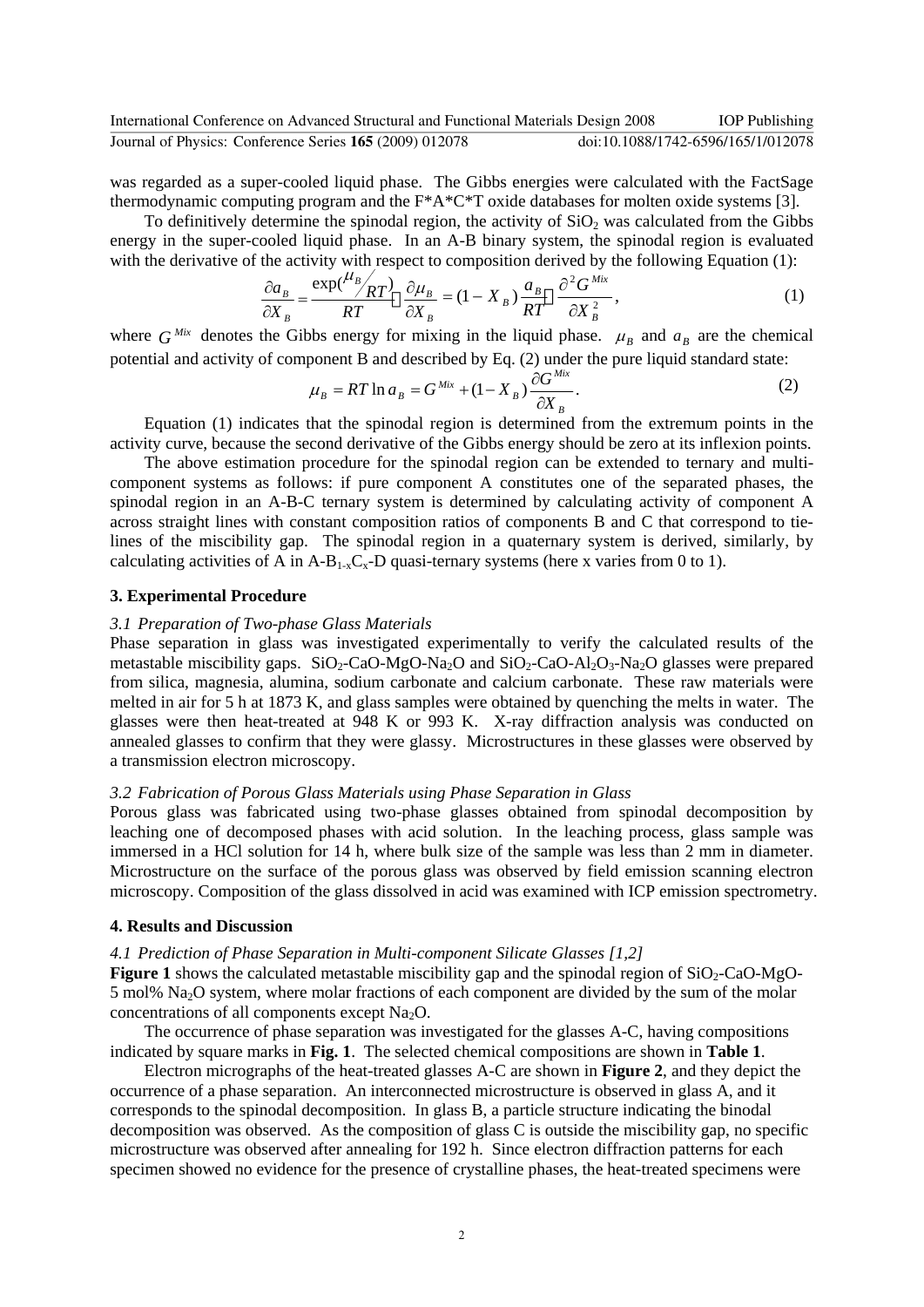glassy in microscopic observation area. The above experimental results indicated that the phase separation occurs in  $SiO_2$ -CaO-MgO-Na<sub>2</sub>O glasses according to the predicted miscibility gap.



Figure 1. Calculated composition ranges for spinodal decomposition and binodal decom-position for the  $SiO<sub>2</sub>-CaO-MgO-5$  mol% Na<sub>2</sub>O system at 948 K. (Z= mol%  $(SiO<sub>2</sub>+CaO+MgO)$ 

**Table 1.** Compositions of  $SiO_2$ -CaO-MgO-Na2O glass samples used in the experiment.

|             | Composition [mol%] |      |                                  |     |  |
|-------------|--------------------|------|----------------------------------|-----|--|
|             |                    |      | $SiO2$ CaO MgO Na <sub>2</sub> O |     |  |
| A           | 80.8               | 9.5  | 4.7                              | 5.0 |  |
| B           | 66.5               | 19.0 | 95                               | 5.0 |  |
| $\mathbf C$ | 47.5               | 31.7 | 15.8                             | 5.0 |  |



**Figure 2.** Electron micrographs of SiO<sub>2</sub>-CaO-MgO-Na<sub>2</sub>O glasses after annealing for 192 h at 948 K.

The metastable miscibility gap and the spinodal region in the  $SiO<sub>2</sub>-CaO-AI<sub>2</sub>O<sub>3</sub>$ -5 mol% Na<sub>2</sub>O system was calculated and is shown in **Figure 3**. Molar fractions of each component are divided by the sum of the molar concentrations of all components except  $Na<sub>2</sub>O$ . The occurrence of spinodal decomposition in this system was investigated for glass D, whose composition is described by a square mark in **Fig. 3**. An interconnected microstructure indicating the spinodal decomposition was observed in the annealed glass D, as shown in **Figure 4**. This experimental result corresponds to the calculated miscibility gap as shown in **Fig. 3**.



Figure 3. Calculated metastable immiscibility regions including spinodal decomposition in the  $SiO<sub>2</sub>-CaO-Al<sub>2</sub>O<sub>3</sub> - 5$  mol% Na<sub>2</sub>O system at 973 K.  $(Z= mol\% (SiO<sub>2</sub>+CaO+Al<sub>2</sub>O<sub>3</sub>))$ 



**Figure 4.** Electron micrograph of glass D  $(80.8SiO<sub>2</sub>-11.7CaO-2.5Al<sub>2</sub>O<sub>3</sub>-5.0 mol%$ Na2O) annealed for 96 h at 993 K.